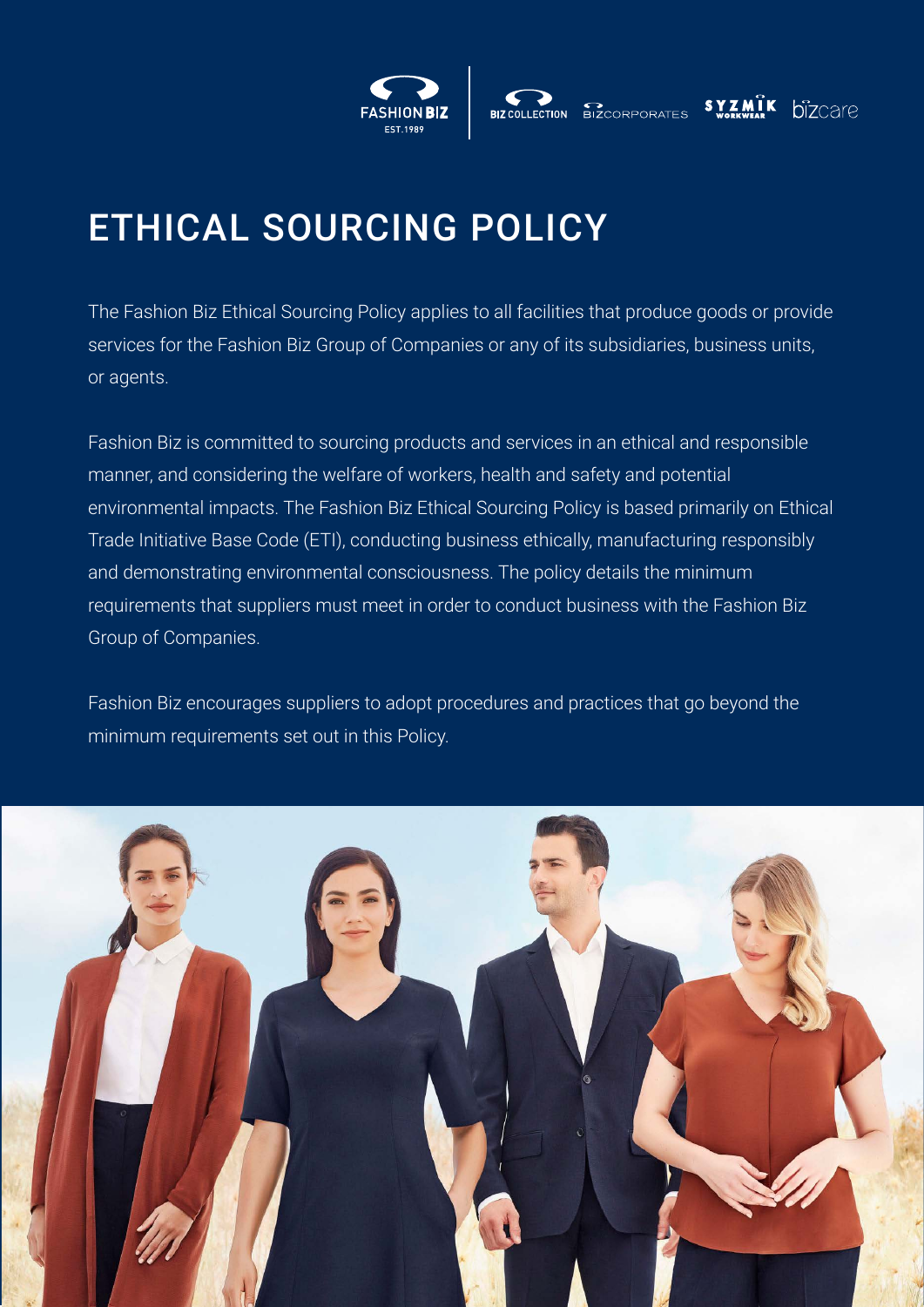





# 1. POLICY REQUIREMENTS

- All suppliers are required to agree to the principles in the Fashion Biz Ethical Sourcing Policy and as set out in their Trading Agreement with Fashion Biz.
- All suppliers agree to provide Fashion Biz and its local QC teams access to all facilities, information and documentation to enable verification and compliance to this Policy.
- If suppliers are unable to demonstrate a commitment to comply with the Fashion Biz Ethical Sourcing Policy, Fashion Biz reserves the right to terminate the Trading Agreement, and all current purchase orders.
- Suppliers must complete a self-assessment (see Fashion Biz Ethical Sourcing Self-Assessment Questionnaire) and Fashion Biz may, at its discretion, require an independent audit of a supplier's compliance with this policy. Audits must be carried out at supplier cost by Fashion Biz's recommended providers – SGS, Intertek, Bureau Veritas, or Fair Working Conditions (FWC).
- Fashion Biz will also mutually recognise the below current (no older than 12 months or if currently undergoing an audit) Ethical Sourcing (ES) audits in lieu of an independent audit of a supplier's compliance to this Policy:
	- o SA8000;
	- o Business Social Compliance Initiative (BSCI);
	- o Supplier Ethical Data Exchange (Sedex), ETI/SMETA;
	- o Worldwide Responsible Accredited Production (WRAP).

### 2. LEGAL REQUIREMENTS

- All suppliers must fully comply with the principles in this Policy. Suppliers must also fully comply with the legal requirements of the countries in which they operate in addition to all elements of this Ethical Sourcing Policy (including all local laws and regulations regarding labour, health, safety, immigration, the environment and animal welfare.)
- If a supplier is unable to comply with the Fashion Biz Ethical Sourcing Policy and is found to have committed critical breach(es) (or, is otherwise found to have critical breach(es) in its supply chain), including but not limited to:
	- o Child Labour;
	- o Forced or Bonded Labour;
	- o Prison Labour;
	- o Bribery;
	- o Active, systemic discrimination, harassment or inhumane treatment;
	- o Unauthorised subcontracting;
	- o Knowingly breaching applicable legislation; or
	- o High risk health and safety hazards such as locked exits or structural damage,

then Fashion Biz reserves the right, at its absolute discretion, to terminate its supply arrangements with the supplier and all current purchase orders.

• If any non-compliance with this Policy is identified the supplier must take all necessary steps within the timeframe stipulated by Fashion Biz to rectify the non-compliance. Fashion Biz may verify that remedial actions taken by the supplier are appropriate to rectify any non-compliance with this Policy.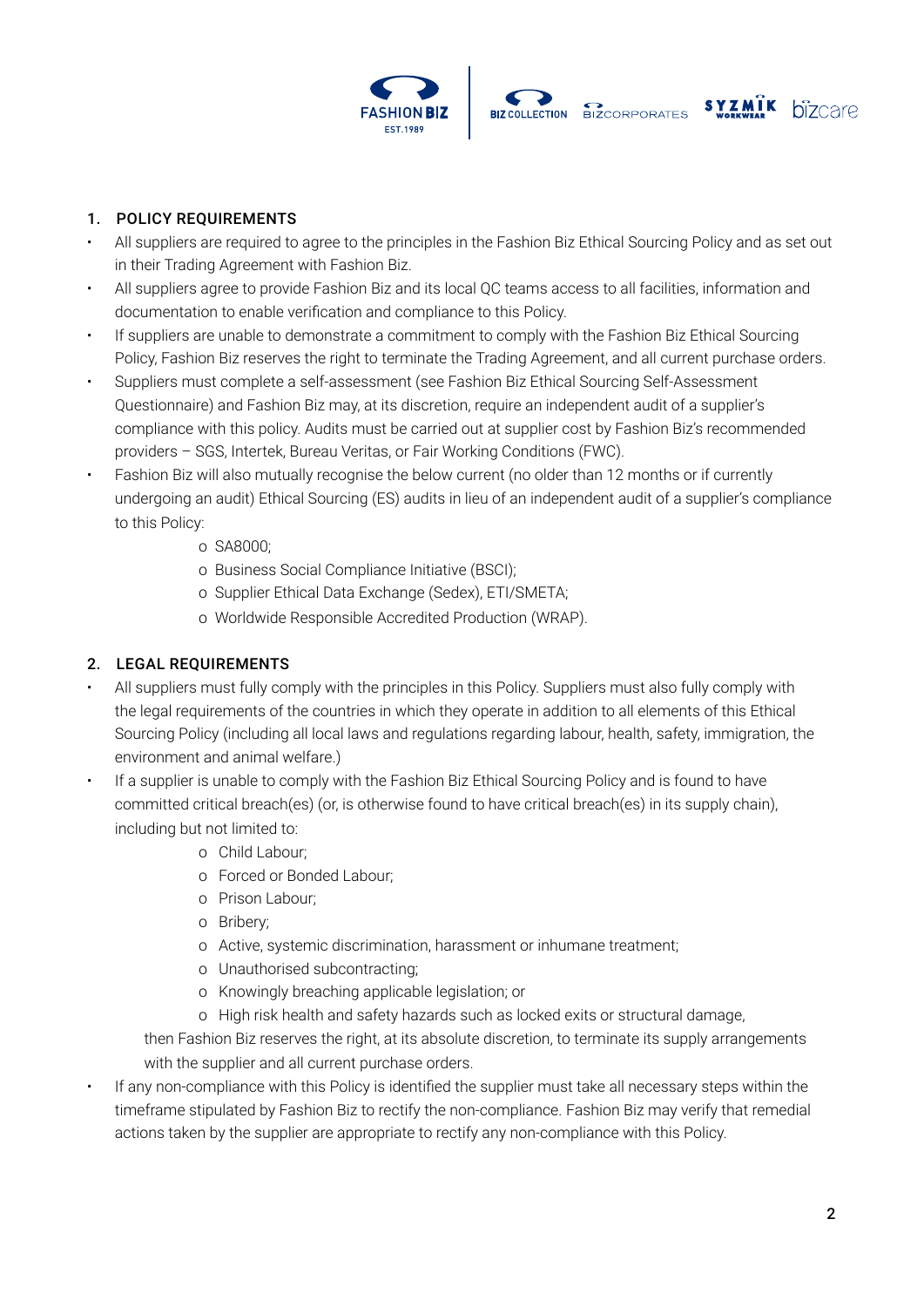



#### SYZMIK **bizcare**

# 3. MODERN SLAVERY

- Suppliers must comply with all applicable anti-slavery and modern slavery laws and must not engage in any modern slavery practices, including using forced, bonded, involuntary labour or human trafficking.
- Suppliers must comply with all modern slavery reporting requirements stipulated by applicable modern slavery laws. Suppliers must confirm in writing that they have complied with all relevant reporting requirements and provide any other information or evidence of such reporting to Fashion Biz on request.
- Suppliers must not be convicted or investigated in relation to any practice that amounts to modern slavery practice, or be publicly named by any organisation alleging the Supplier has engaged in modern slavery practices.
- Suppliers must ensure that employment is freely chosen, workers can leave their employment after reasonable notice, freedom of movement is respected and workers are not required to lodge deposits or identity papers with suppliers.
- Suppliers must procure (so far as is reasonably practicable) that its officers, workers, employees, agents, sub-contractors and any other persons who perform services for or on behalf of it in connection with the relevant supply arrangements with Fashion Biz comply with the above.
- Suppliers must immediately notify the Fashion Biz Ethical Sourcing Manager (ethicalsourcing@fashbiz. com.au) upon becoming aware of any incident, complaint or allegation that the Supplier or any entity in its supply chain has engaged in modern slavery.

In this Clause 3 and wherever referred to elsewhere in this Policy, "modern slavery" means any activity, practice or conduct that would constitute an offence in relation to slavery, forced labour, involuntary servitude, debt bondage, human trafficking, and other slavery-like exploitation as prohibited or defined as a modern slavery offence under all applicable anti-slavery and human trafficking laws, statutes and codes from time to time in force. For the avoidance of doubt, modern slavery includes any conditions or practices similar to those prohibited under applicable laws, statutes, regulations and codes.

### 4. CHILD LABOUR SHALL NOT BE USED

- Suppliers must not use child labour. Child labour is defined as work that deprives children of their childhood, the opportunity to attend school and fulfil their potential and that is harmful to their physical, moral and mental development.
- Suppliers must be able to verify the age of all employees to ensure no child labour is used. All suppliers shall comply with the minimum legal working age in the country in question or by the ETI clause 4, whichever is higher.
- Suppliers must develop or participate in and contribute to policies and programmes which provide for the transition of any child found to be performing child labour to enable her or him to attend and remain in quality education until no longer a child and must implement effective systems to prevent the use of child labour in the future.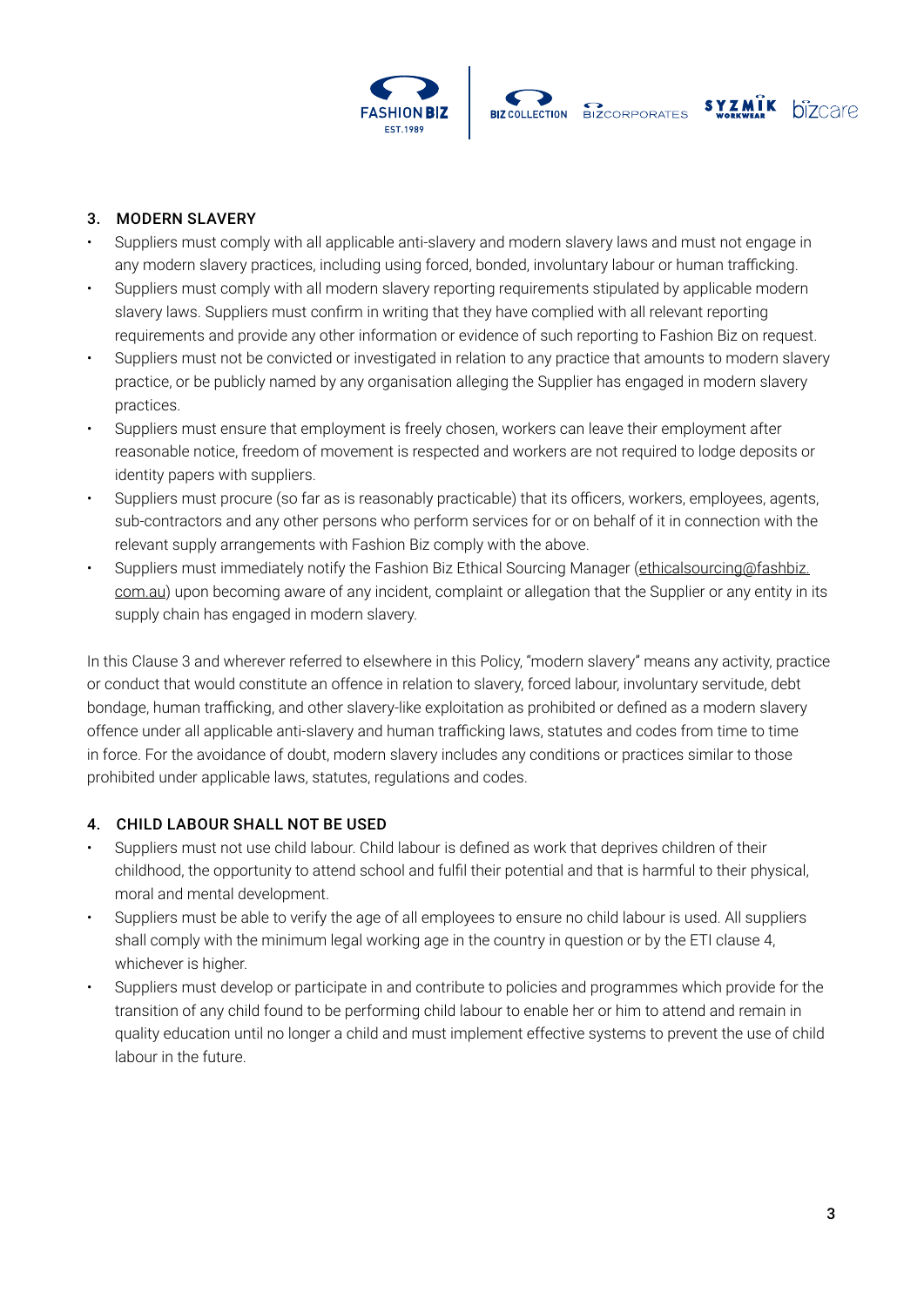



# 5. EMPLOYMENT IS FREELY CHOSEN AND FORCED LABOUR SHALL NOT BE USED

- Suppliers must not engage in forced, prison, bonded or involuntary labour.
- Suppliers will ensure that employment is freely chosen, and workers are not required to lodge "deposits" or their identity papers with their employer and are free to leave their employer after reasonable notice.

# 6. NO HARSH NOR INHUMANE TREATMENT IS ALLOWED

• Workers shall be treated with dignity and respect. Physical abuse or discipline, the threat of physical abuse, sexual or other harassment and verbal abuse or other forms of intimidation are prohibited

# 7. DISCRIMINATION

• There is no discrimination in hiring, compensation, access to training, promotion, termination or retirement based on race, caste, national origin, religion, age, disability, gender, marital status, sexual orientation, union membership or political affiliation.

### 8. FREEDOM OF ASSOCIATION AND THE RIGHT TO COLLECTIVE BARGAINING ARE RESPECTED

- Suppliers acknowledge that workers, without distinction, have the right to join or form trade unions of their own choosing and to bargain collectively.
- Suppliers are required to adopt an open attitude towards the activities of trade unions and their organisational activities.
- Workers representatives are not discriminated against and have access to carry out their representative functions in the workplace.
- Where the right to freedom of association and collective bargaining is restricted under law, the employer facilitates, and does not hinder, the development of parallel means for independent and free association and bargaining.

### 9. WORKING CONDITIONS ARE SAFE AND HYGIENIC

- Suppliers must ensure that a safe and hygienic working environment is provided, bearing in mind the prevailing knowledge of the industry and of any specific hazards. Adequate steps shall be taken to prevent accidents and injury to health arising out of, associated with, or occurring in the course of work, by minimising, so far as is reasonably practicable, the causes of hazards inherent in the working environment.
- Personal Protective Equipment (PPE) must be supplied and worn by workers where required. Workers must be trained in the use of PPE. Safeguards on machinery must meet or exceed local laws
- Workers shall receive regular and recorded health and safety training, and such training shall be repeated for new or reassigned workers.
- Access to clean toilet facilities and to potable water, and, if appropriate, sanitary facilities for food storage shall be provided.
- Accommodation, where provided, shall be clean, safe, and meet the basic needs of the workers.
- The company observing the code shall assign responsibility for health and safety to a senior management representative.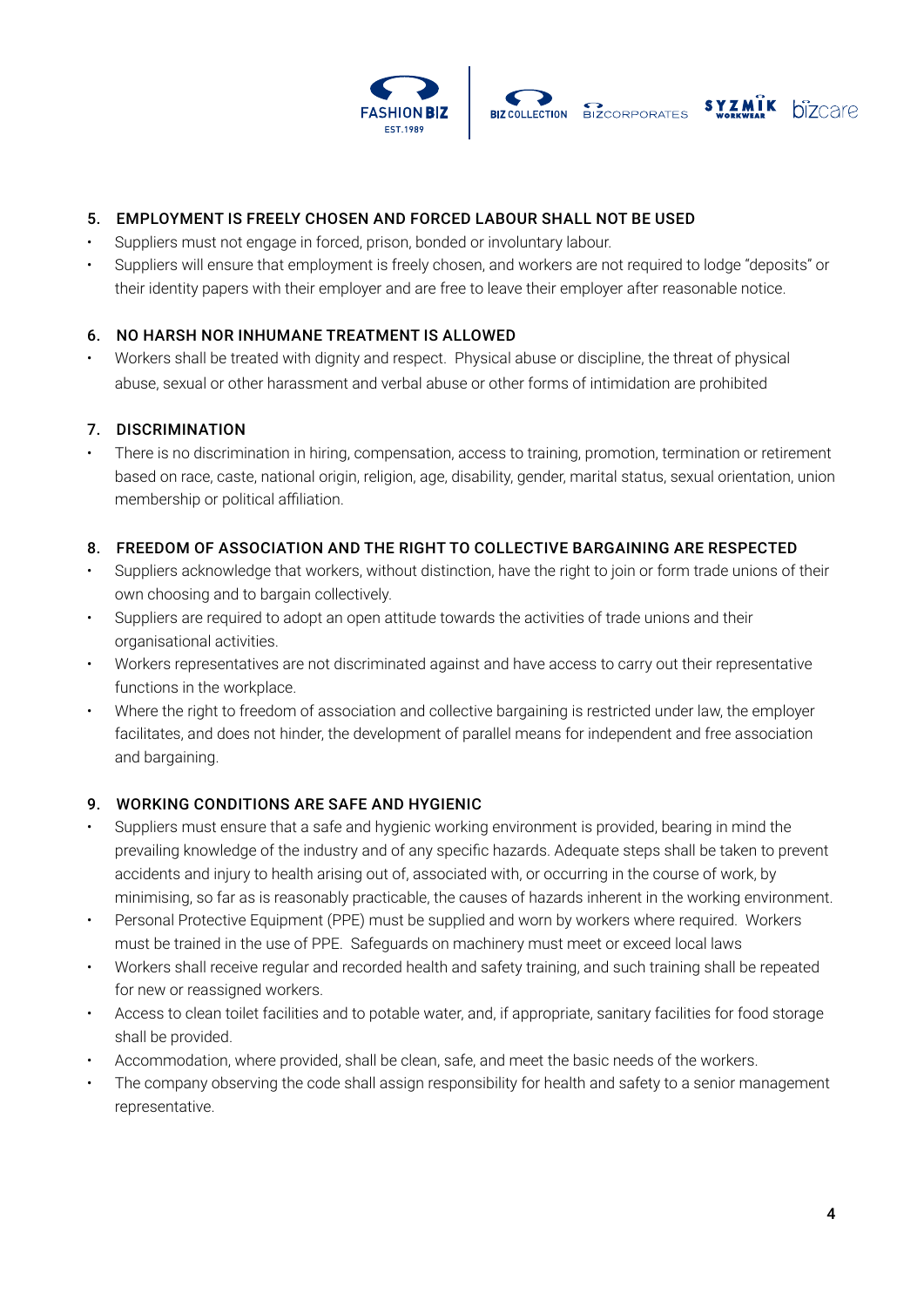





# 10. CONTRACT LABOUR REQUIREMENTS (IF ANY) ARE ON EQUAL BASIS

• Suppliers that recruit or employ foreign contract workers shall ensure that these workers are treated fairly and on equal basis with its local workers.

#### 11. WAGES AND BENEFITS

- Suppliers must ensure that wages and benefits paid for a standard working week meet, at a minimum, national legal standards or industry benchmark standards, whichever is higher.
- All workers shall be provided with written and understandable Information about their employment conditions in respect to wages before they enter employment and about the particulars of their wages for the pay period concerned each time that they are paid.
- Deductions from wages as a disciplinary measure shall not be permitted nor shall any deductions from wages not provided for by national law be permitted without the expressed permission of the worker concerned. All disciplinary measures should be recorded.
- Overtime will be remunerated at a premium rate if legally required or at a minimum, regular hourly compensation.

### 12. WORKING HOURS ARE NOT EXCESSIVE (BASED ON ETI)

- Including any overtime, workers must not work above the maximum hours per week or per month as stipulated by local laws, or where local laws do not exist, a total of 60 hours in any 7 day period, as per ETI clause 6.5.
- Workers must have at least one day off in 7 days or two days off in every 14 days.
- Overtime must be voluntary, not be excessive or demanded on a regular basis and must be compensated as prescribed by local laws.

### 13. REGULAR EMPLOYMENT IS PROVIDED

- To very extent possible work performed must be based on recognised employment relationship established through national law and practice.
- Obligations to employees under labour or social security laws and regulations arising from the regular employment relationship shall not be avoided through the use of labour-only contracting, subcontracting, or home-working arrangements, or through apprenticeship schemes where there is no real intent to impart skills or provide regular employment, nor shall any such obligations be avoided through the excessive use of fixed-term contracts of employment.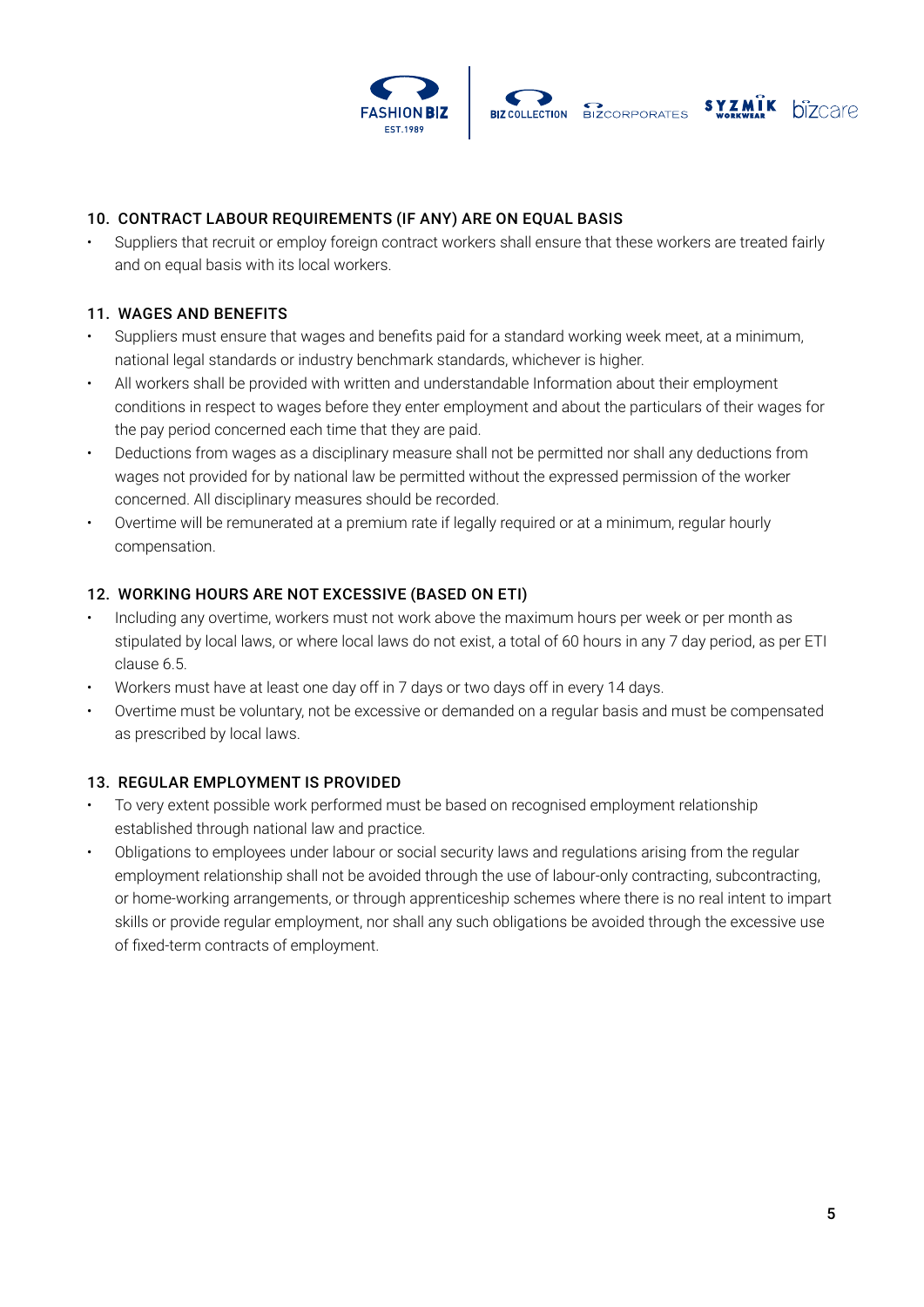





# 14. ENVIRONMENT

- Suppliers must comply with local and national environmental laws and regulations, ensuring no impact on the health of the local environment and community.
- Suppliers must use reasonable endeavours to comply with international standards on environmental protection and have programs for continual improvement.
- Suppliers must ensure safe disposal of waste and safe use of and disposal of chemicals, and maximise recycling.
- Suppliers must not source any materials (including raw materials) originating from conflict countries. Fashion Biz Suppliers must attest to the fact that they and their sub-suppliers do not (knowingly) source cotton fibre produced in Uzbekistan or China's Xinjiang Uyghur Autonomous Region.
- No traces of the following chemicals can be used in manufacturing of Fashion Biz products. If chemicals are regulated in the country of destination, levels should be at permissible limits as stated in the laws of the country of destination:
	- o Alkylphenols;
	- o Phthalates;
	- o Brominated and Chlorinated Flame Retardants;
	- o AZO dyes / Formaldehyde;
	- o Organotin Compounds;
	- o Perfluorinated Chemicals;
	- o Chlorobenzenes;
	- o Chlorinated Solvents;
	- o Chlorophenols;
	- o Short Chain Chlorinated Paraffins;
	- o Heavy Metals: Cadmium, Lead, Mercury and Chromium.

### 15. SUB-CONTRACTING AND SUPPLY CHAIN

- There must be no sub-contracting unless previously approved. Such arrangements must be documented and available for review by Fashion Biz or an independent auditor, including but not limited to records of sub-contractor's names and locations. Fashion Biz considers sub-contracting to mean:
	- o Sites contracted by Fashion Biz's direct suppliers to produce products in partial or in its final form;
	- o Sites that significantly contribute to the final form of the product;
	- o Sites that apply branding to product;
	- o Service providers contracted by Fashion Biz's direct service provider to deliver any service in substitution of direct provider.
- Suppliers must have adequate policies and procedures in place for properly managing sub-contracting to ensure that sub-contractors operate in accordance with applicable laws, regulations and the Fashion Biz Ethical Sourcing Policy.